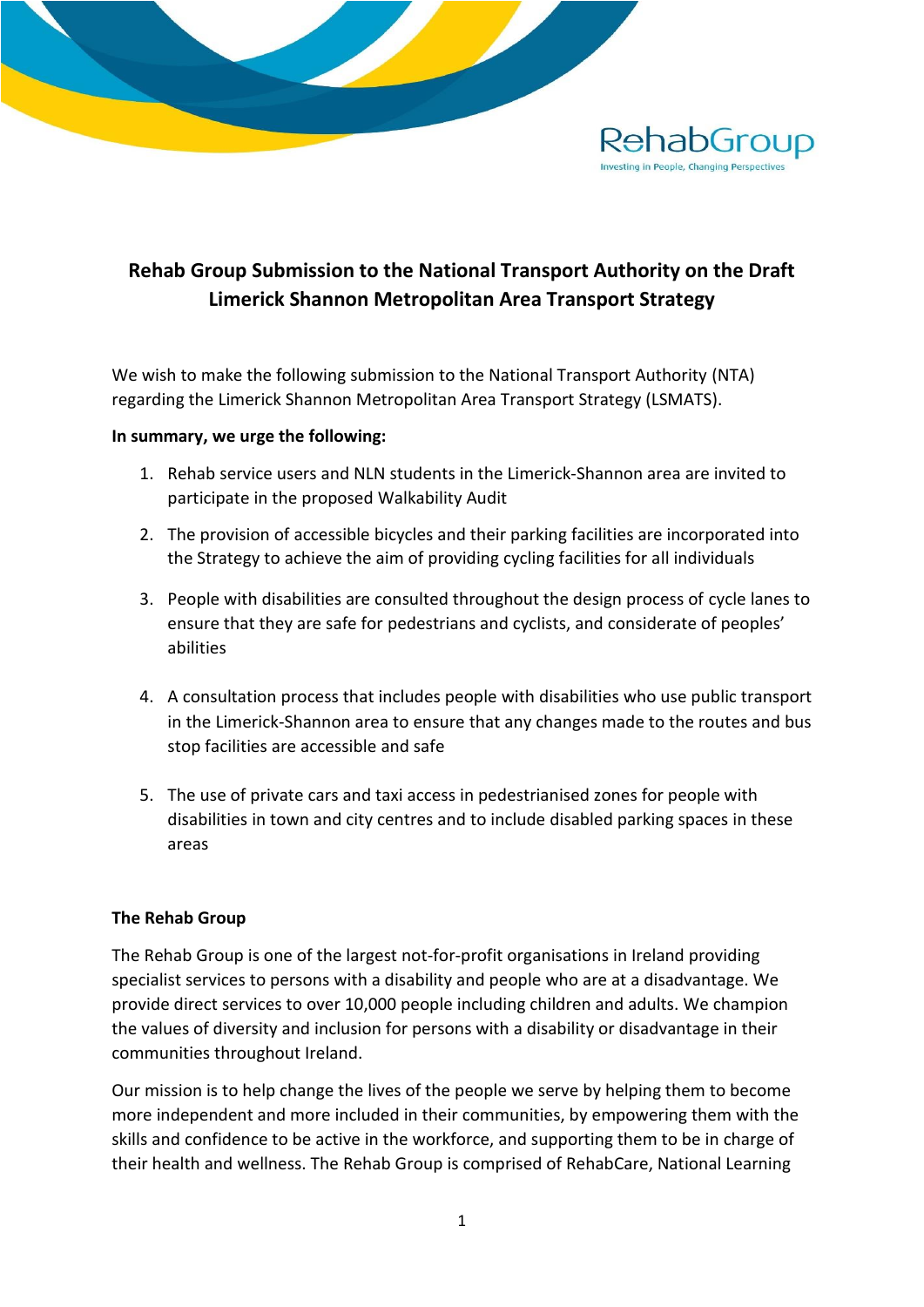

Network and Rehab Enterprises. We specialise in residential, supported accommodation, respite and day services, home support services, further education and training and employment for individuals with a disability and people who are disadvantaged.

We welcome the LSMATS (hereby referred to as the Strategy) consultation process which has provided us with the opportunity to present the NTA with feedback from people with disabilities that use our services. We have six services in the Limerick Shannon area. We have identified aspects of the Strategy that could affect people with disabilities living in the Limerick-Shannon area, particularly the people that use Rehab and NLN services, which we address here and make recommendations. We aim to ensure that the Strategy accommodates all abilities, and does not neglect the transport and access needs of persons with disabilities living in the area.

## **1. Active Journeys**

The Strategy's focus on active journeys with measures to encourage the public to walk or cycle for a segment of their journey is welcome, as it promotes public health and reduces carbon emissions. However, it is not evident in the Strategy as to how this will be encouraged or supported among persons with disabilities. The Strategy references the supports required to encourage able-bodied members of the public to incorporate physical activity into their journeys. However, it does not stipulate how it will accommodate persons with limited mobility and wheelchair users to make the same healthy and environmentally-friendly choice. The concern is that people with disabilities will be excluded from making this choice, and could be penalised if not accommodated for in the Strategy.

#### Walking

We ask that the Strategy recognise and accommodates all people's abilities. Someone with limited mobility may find that walking or 'wheeling' to their destination from a bus stop or train station is unfeasible or difficult. We would ask that the planning of bus routes and park and ride facilities, etc., consider this to include people with limited mobility to make their journey more comfortable and accessible.

We welcome that the plan includes a Walkability Audit. This is something familiar to the Rehab Group as people who use our services in Carrick-On-Shannon participated in a Walkability Audit in the recent past. This was a successful collaboration which led to important changes to the towns footpaths, road crossings and walkways, making services in the town more accessible to people with disabilities living in the community.

We consulted our service users on the proposed Strategy. Some of the people who use our services in the Limerick-Shannon area highlighted the poor conditions of footpaths. One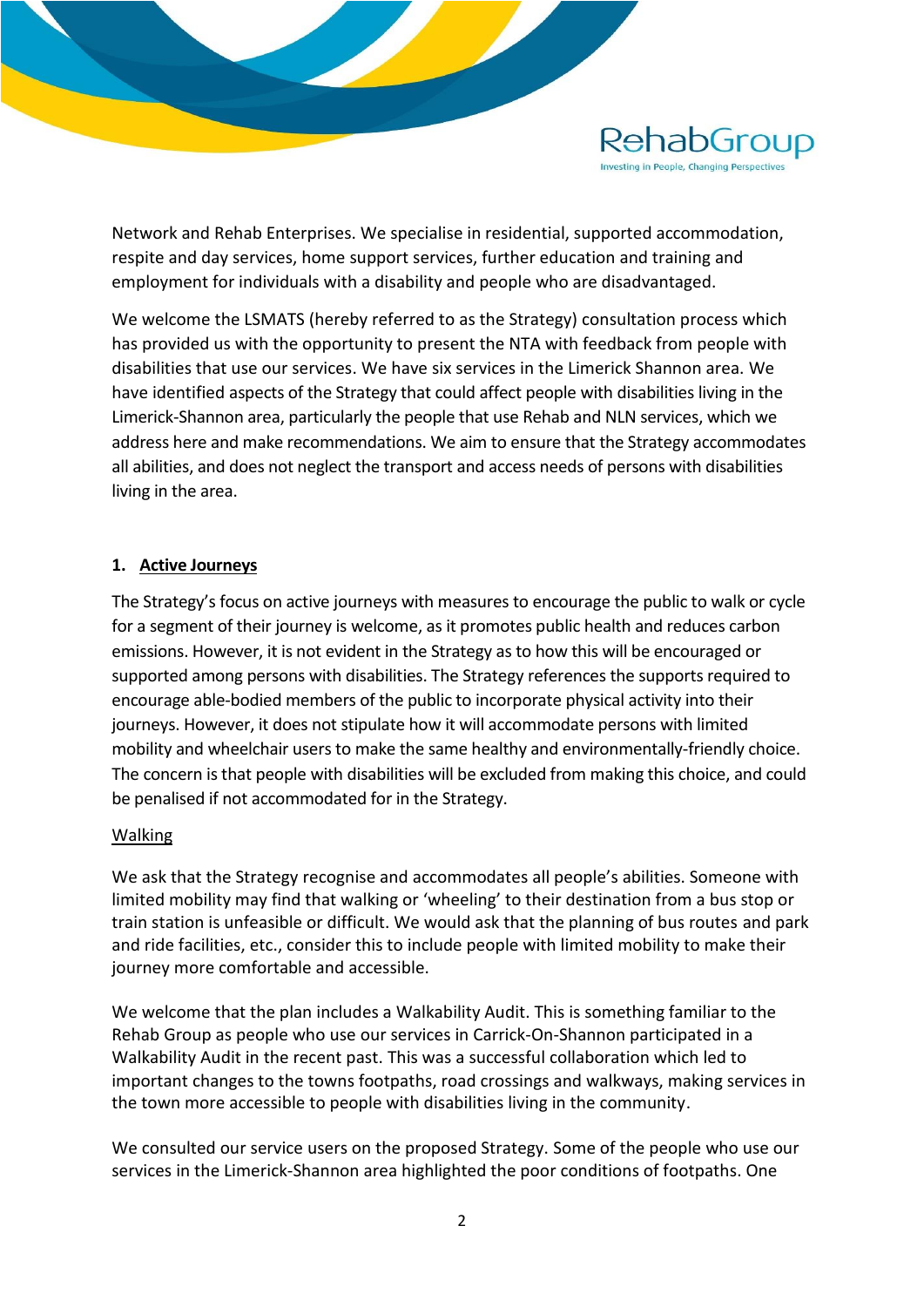

person said that it's "very difficult for people with sight or mobility issues" to access the city and surrounding areas due to these conditions. People with limited mobility and wheelchair users who use footpaths regularly as part of their journeys are best placed to inform the Strategy of requirements needed to make footpaths safe and accessible.

We ask that students and service users in the area are invited to participate in the Walkability Audit suggested in the Strategy so that feedback can be given based on lived experience. This would ensure that the Strategy achieves one of its listed outcomes: a fully accessible, safe, and attractive pedestrian environment suitable for all ages and abilities.

## Cycling

We equally welcome the initiative to promote cycling in the Limerick-Shannon area. The Strategy outlines its aims to give all individuals the choice to cycle and this must include people with disabilities. The Strategy includes measures to implement a Shared Bike Scheme however no reference is made to how it will accommodate people with disabilities within this scheme. Wheelchair accessible bikes and accessible bike parking facilities can contribute to the social inclusion of people with disabilities, and support them to make healthier and eco-friendly choices. These facilities must be invested in if the Strategy is to achieve its outcome of providing the option to cycle for all individuals.

We ask that accessible bicycles and facilities are incorporated into the Strategy to achieve the aim of providing cycling facilities for all in the Limerick-Shannon area.

We would also like to express concerns around the design of cycle lanes in relation to footpaths. Cycle lanes must be safe for both cyclists and pedestrians. A physical marker is necessary to segregate footpaths from cycle lanes, where people who are visually impaired can identify where the footpath is. We also recommend controlled crossing measures for pedestrians to cross cycle lanes safely, as this can be a hazard, and a deterrent, for some people with disabilities.

We ask that people with disabilities are consulted throughout the design process of the cycle lanes to ensure that they are safe for all pedestrians and cyclists, and considerate of peoples' abilities.

#### **2. Public Transport**

We welcome the Strategy's aim to provide a reliable, frequent public transport service to improve connections between Limerick City and the suburbs as well as the provision of Park and Ride services. Public transport is an essential service to many people who have a disability, particularly those living in rural and suburban areas. Public transport ensures a vital connection between people with disabilities and their families, friends, communities and services. The maintenance and enhancement of regional bus networks and Local Link